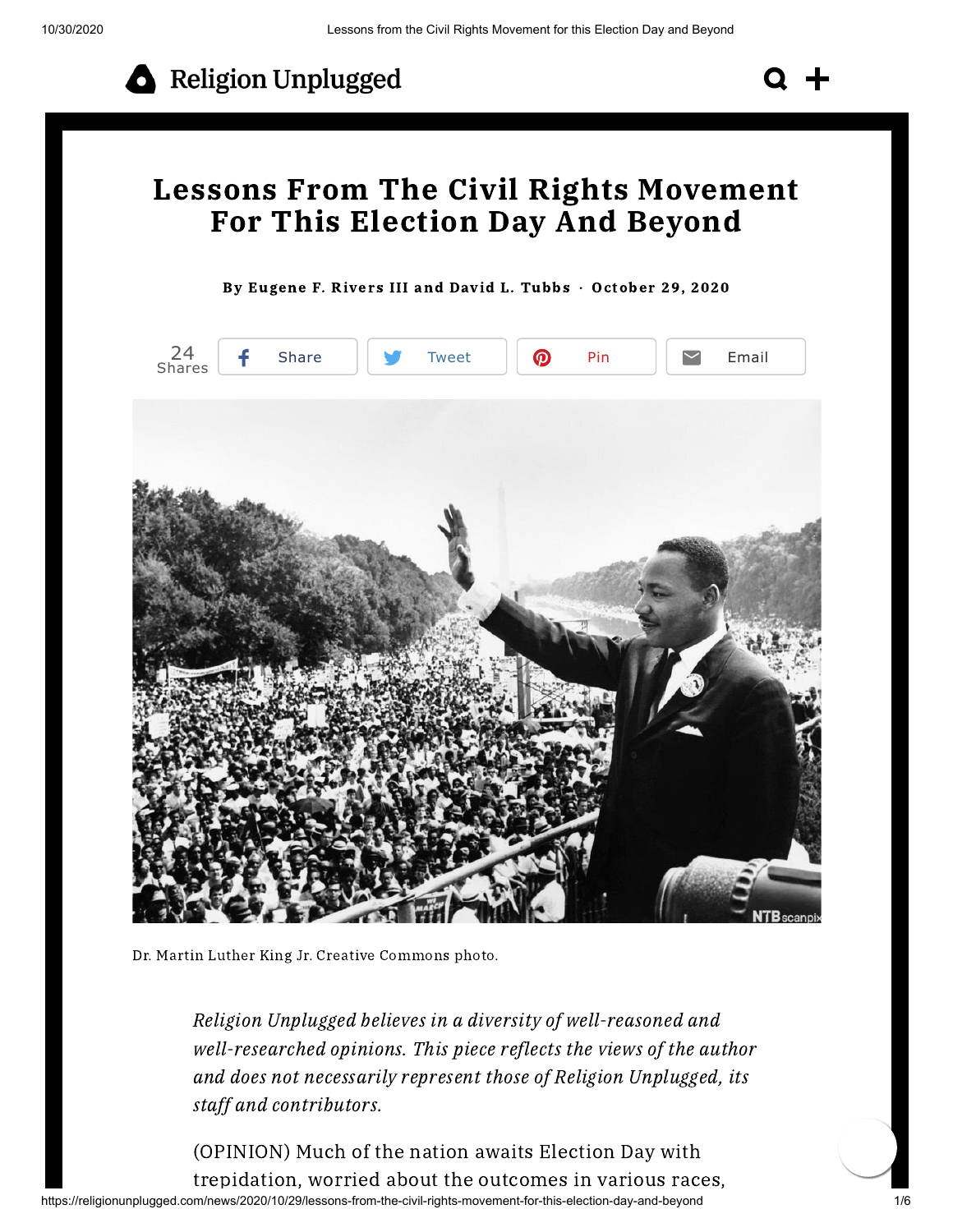potential delays in reporting results, and the possibility of fraud or ballot tampering. Nearly three of four Americans also worry about violent protests breaking out after election results are announced. The presence of real extremists

among us—as evidenced in the plot to kidnap Michigan Governor Gretchen Whitmer—has only added to our anxiety.

These worries are more acutely felt because of cultural and political divisions now familiar to us all. Influential voices aggravate the situation by insinuating that doomsday will be upon us if certain elections do not turn out as desired or expected.

One way to dispel the anxiety is to remind ourselves that the United States is much bigger than whatever may transpire on Nov. 3, 2020. As a nation, we are not reducible to the results of any election nor to any office, not even the presidency.

Furthermore, we have resources in American political thought to help us through this period. Anyone troubled by the prospect of violence should reflect on the strategy behind the great victories of the Civil Rights Movement.

A key element of that strategy was the principle of nonviolent resistance. In the face of seemingly implacable enmity from those determined to preserve legal segregation, African Americans forswore retaliatory violence and refused to demonize their persecutors. As professing Christians, they even prayed for their persecutors, believing that none of them was irredeemably bad or evil. Allowing for the possibility of personal transformation, they envisioned a future in which the persecutor and the persecuted could live in a state of concord and civic friendship—a state adumbrated by Dr. Martin Luther King Jr. in various speeches and writing, including his "I Have a Dream" speech.

Some might question the relevance of this history for us because the United States is now a more secular country.

https://religionunplugged.com/news/2020/10/29/lessons-from-the-civil-rights-movement-for-this-election-day-and-beyond 2/6 Many office holders and citizens do not pray for their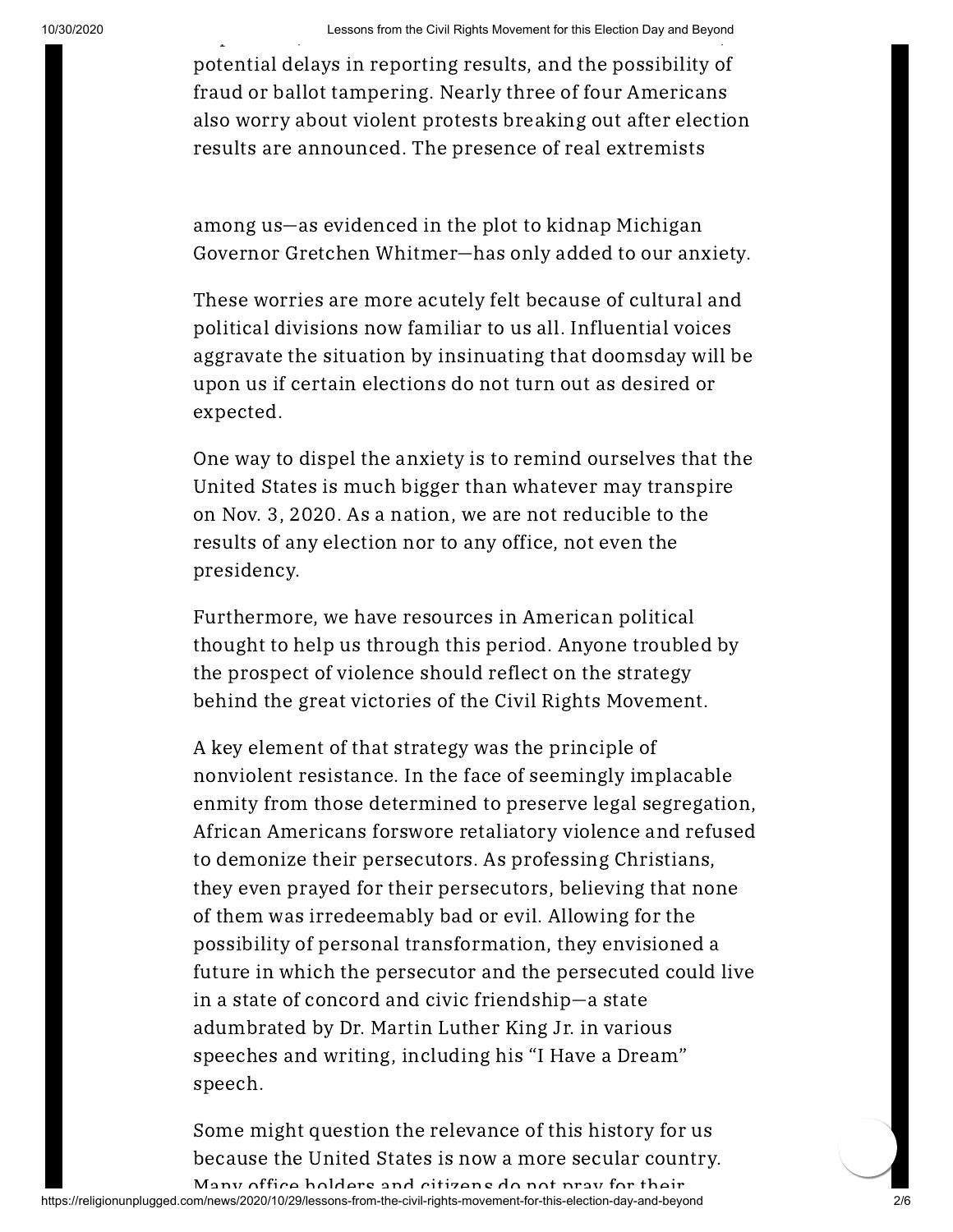10/30/2020 Lessons from the Civil Rights Movement for this Election Day and Beyond

Many office holders and citizens do not pray for their political opponents because they simply do not pray. Nonetheless, the Civil Rights Movement contains lessons for believers and nonbelievers alike.

Those seeking to end legal segregation found themselves in a conflict that must have seemed to them like a second civil war. Their good will towards their adversaries should today be seen by secular persons as praiseworthy, especially because that good will was unreciprocated. Their good will meant that they acknowledged the humanity of their adversaries, a principle in some versions of just-war theory, because a lasting peace cannot take shape without acknowledging the humanity of all those involved in a conflict.

Based on his theological studies, Dr. King knew that human beings sometimes behave more badly in a group than they do alone, especially when they strongly identify with a group. Knowledge of this tendency helped King to more fully understand the hatred and violence directed at African Americans by those defending segregation, who took their whiteness as the most important feature of their identity. And because no one individual or group was immune from that tendency, King saw the need to develop a strategy so that African Americans would not succumb to it. Hence the strategy of nonviolent resistance.

Some might question the wisdom of this strategy and its relevance to our current circumstances in view of what happened to Dr. King. After all, this fearless apostle of nonviolence was murdered on April 4, 1968. But King's ideas and example helped our nation get through a terrible year.

Despite rioting and turmoil in the United States following his death and the death of Robert Kennedy on June 6, 1968, a presidential election took place in November, followed by an orderly transfer of political power in January 1969. Our nation was then sharply divided and beset by radicalisms on both the left and the right. But we overcame the divisions.